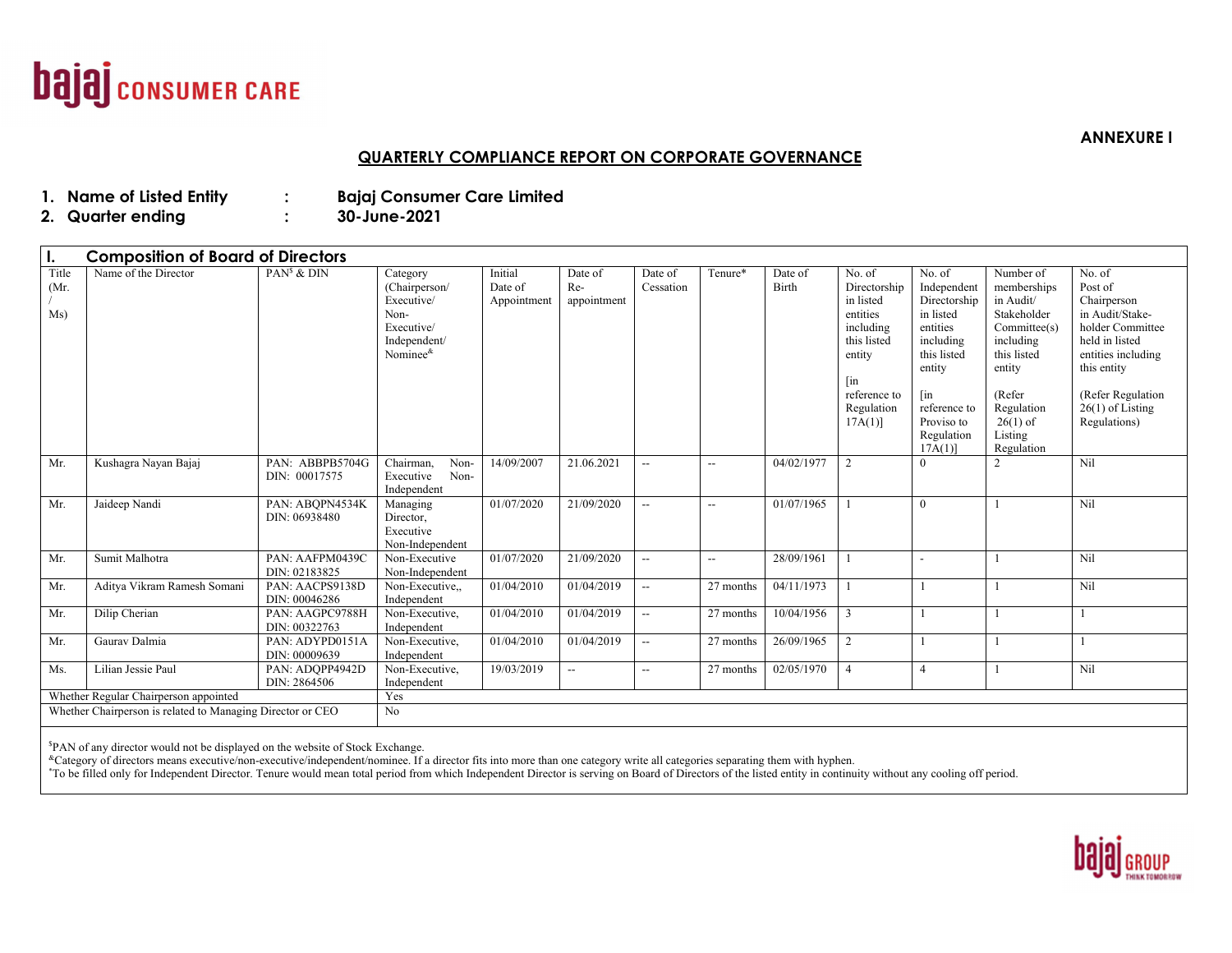

| <b>Composition of Committees</b><br>П. |             |                                              |                                |             |           |
|----------------------------------------|-------------|----------------------------------------------|--------------------------------|-------------|-----------|
| Name of Committee                      | Whether     | Name of Committee Members                    | Category                       | Date of     | Date of   |
|                                        | Regular     |                                              | (Chairperson/                  | Appointment | Cessation |
|                                        | Chairperson |                                              | Executive/Non-                 |             |           |
|                                        | Appointed   |                                              | Executive/                     |             |           |
|                                        |             |                                              | Independent/                   |             |           |
|                                        |             |                                              | Nominee) $§$                   |             |           |
| <b>Audit Committee</b>                 | Yes         | Mr. Gaurav Dalmia - Chairperson              | Independent, Non-Executive     | 01/08/2014  | --        |
|                                        |             | Mr. Aditya Vikram Ramesh Somani              | Independent, Non-Executive     | 01/08/2014  | $- -$     |
|                                        |             | Mr. Dilip Cherian                            | Independent, Non-Executive     | 01/08/2014  | $- -$     |
|                                        |             | Ms. Lilian Jessie Paul                       | Independent, Non-Executive     | 19/03/2019  | $- -$     |
|                                        |             |                                              |                                |             |           |
| Nomination, Remuneration and           | Yes         | Mr. Gaurav Dalmia - Chairperson              | Independent, Non-Executive     | 08/08/2014  | $-$       |
| Corporate Governance                   |             | Mr. Aditya Vikram Ramesh Somani              | Independent, Non-Executive     | 08/08/2014  | $-$       |
| Committee                              |             | Mr. Dilip Cherian                            | Independent, Non-Executive     | 16/10/2014  | $- -$     |
|                                        |             |                                              |                                |             |           |
| 3. Risk Management Committee           | Yes         | Mr. Aditya Vikram Ramesh Somani, Chairperson | Independent, Non-Executive     | 19/03/2019  |           |
|                                        |             | Mr. Jaideep Nandi, Managing Director         | Non-Independent, Executive     | 17/07/2020  | $- -$     |
|                                        |             | Mr. Sumit Malhotra                           | Non-Independent, Non-Executive | 19/03/2019  | $- -$     |
|                                        |             | Mr. Lilian Jessie Paul                       | Independent, Non-Executive     | 19/03/2019  | $- -$     |
|                                        |             | Mr. Ankit Chudiwala                          | Head-Internal Audit            | 19/03/2019  | --        |
|                                        |             | Mr. Pankaj Nigam                             | DGM-IT                         | 02/03/2021  | $-$       |
|                                        |             |                                              |                                |             |           |
| 4. Stakeholders Relationship           | Yes         | Mr. Dilip Cherian - Chairperson              | Independent, Non-Executive     | 04/02/2010  | $- -$     |
| Committee                              |             | Mr. Kushagra Nayan Bajaj                     | Non-Independent, Non-Executive | 26/09/2014  | --        |
|                                        |             | Mr. Jaideep Nandi, Managing Director         | Non-Independent, Executive     | 17/07/2020  | $- -$     |
|                                        |             | Mr. Sumit Malhotra                           | Non-Independent, Non-Executive | 04/02/2010  | $- -$     |

<sup>§</sup>Category of directors means executive/non-executive/independent/Nominee. if a director fits into more than one category write all categories separating them with hyphen.

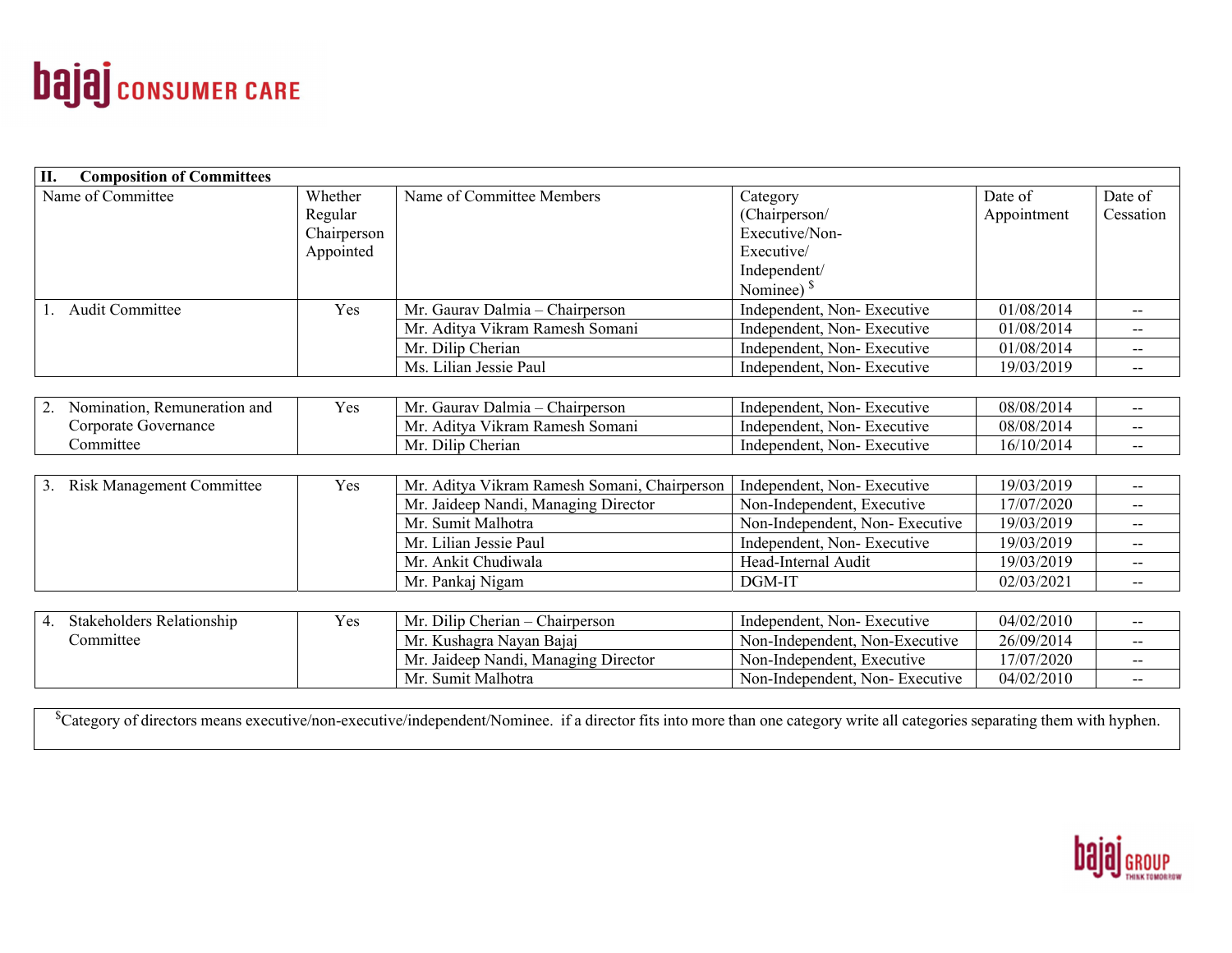# **bajaj** consumer CARE

| <b>Meeting of Board of Directors</b><br>HI.              |                               |                        |                     |                       |                      |  |
|----------------------------------------------------------|-------------------------------|------------------------|---------------------|-----------------------|----------------------|--|
| $Date(s)$ of Meeting                                     | $Date(s)$ of Meeting (if any) | Whether requirement of | Number of Directors | Number of Independent | Maximum gap          |  |
| (if any) in the previous                                 | in the relevant quarter       | Quorum met*            | present*            | Directors present*    | between any two      |  |
| quarter                                                  |                               |                        |                     |                       | consecutive meetings |  |
|                                                          |                               |                        |                     |                       | (in number of days)  |  |
| 03/02/2021                                               | 19/04/2021                    | Yes                    |                     |                       |                      |  |
| * to be filled in only for the current quarter meetings. |                               |                        |                     |                       |                      |  |

| <b>Meeting of Committees</b><br>IV. |                |                     |                     |                              |                      |                  |
|-------------------------------------|----------------|---------------------|---------------------|------------------------------|----------------------|------------------|
| Name of Committee                   | $Date(s)$ of   | Whether requirement | Number of Directors | Number of                    | $Date(s)$ of meeting | Maximum gap      |
|                                     | Meeting of the | of Quorum met       | present*            | <b>Independent Directors</b> | of the committee in  | between any two  |
|                                     | Committee in   | $(details)*$        |                     | present*                     | the previous quarter | consecutive      |
|                                     | the relevant   |                     |                     |                              |                      | meetings(in      |
|                                     | quarter        |                     |                     |                              |                      | number of days)* |
| <b>Audit Committee</b>              | 19/04/2021     | Yes                 |                     |                              | 03/02/2021           | 74               |
| Nomination, Remuneration            | 19/04/2021     | Yes                 |                     |                              | 03/02/2021           | 74               |
| and Corporate Governance            |                |                     |                     |                              |                      |                  |
| Committee                           |                |                     |                     |                              |                      |                  |
| Stakeholders Relationship           | 19/04/2021     | Yes                 | 4                   |                              | 03/02/2021           | 74               |
| Committee                           |                |                     |                     |                              |                      |                  |
| Corporate Social                    | 19/04/2021     | Yes                 |                     |                              | 16/07/2020           | <b>NA</b>        |
| <b>Responsibility Committee</b>     |                |                     |                     |                              |                      |                  |
|                                     |                |                     |                     |                              |                      |                  |

\* This information has to be mandatorily be given for audit committee, for rest of the committees giving this information is optional.

\*\* To be filled in only for the current quarter meetings.

Note:

1 In the column "Compliance Status", compliance or non-compliance may be indicated by Yes/No/N.A. For example, if the Board has been composed in accordance with the requirements of Listing Regulations, "Yes" may be indicated. Similarly, in case the Listed Entity has no related party transactions, the words "N.A." may be indicated.

2 If status is "No" details of non-compliance may be given here.